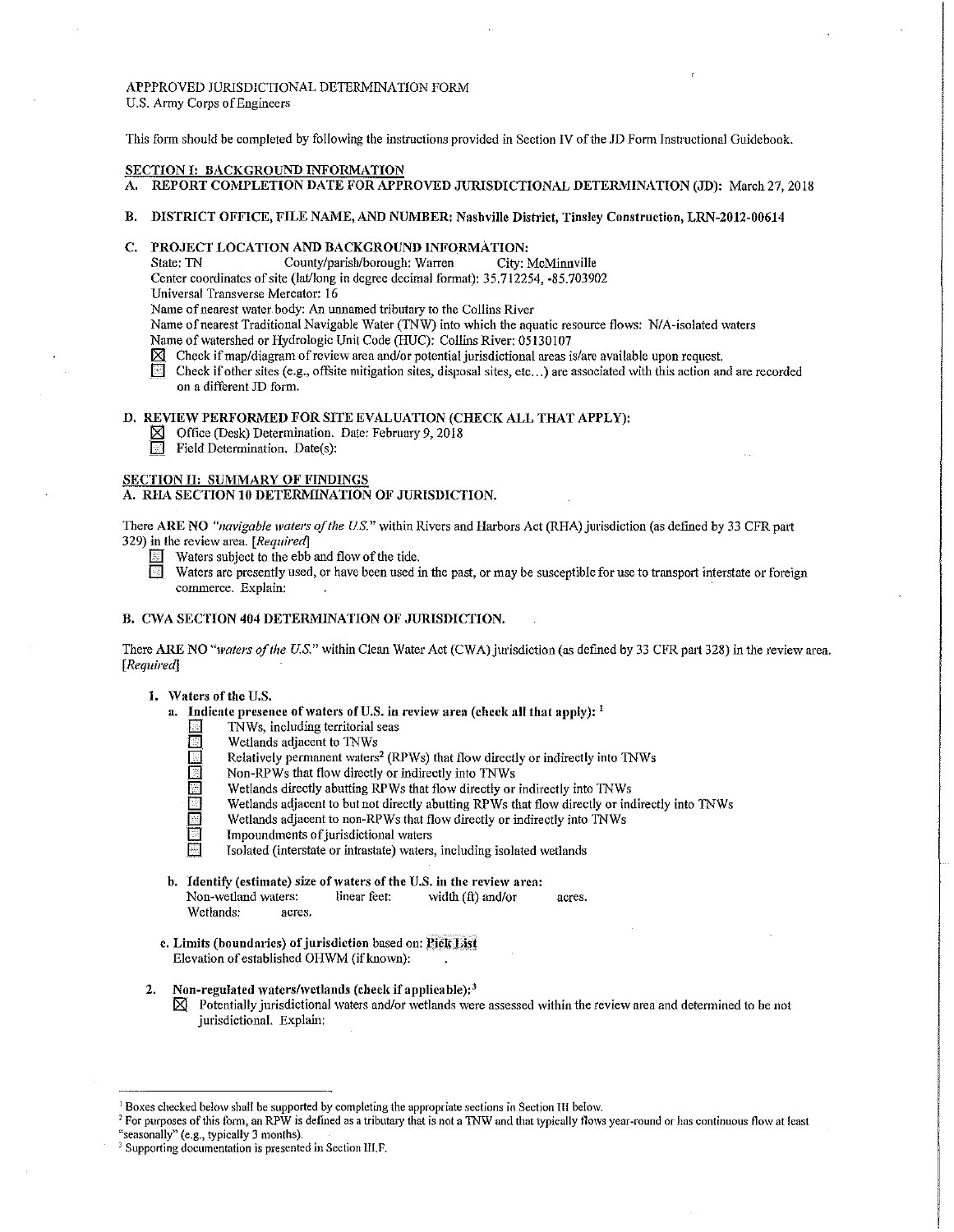Three non-regulated waters  $(S-1, P-1, and W-1)$ .

Stream-1 (Stream 01A): A 206' of intermittent stream located on the property that has been previously disturbed by commercial activities. The watershed size of  $S-1$  is approximately 40 acres.  $S-1$  originates from offsite wetland and ephemeral stream. S-1 flows southeast through W-1 for approximately 206', at which S-1 flows into P-1. S-1 is not consistent with the definition of WOTUS because it is not a tributary, and does not flow to a navigable water. The nearest body of water is an unnamed tributary to the Collins River, is approximately 3,600' to the southwest, separated by uplands consisting of agricultural fields and mixed hardwood forest. S-1 is depicted on attached sheet 1 of 2.

 $W-1$ (Wetland 01): A 4.16 acre, forested wetland area located in the most northwest corner of the project boundary. W-1 appears to receive hydrology only from overland runoff and precipitation of S-1 and P-1. Aerial photography (1997-2017) indicates a fluctuation of wetland and open water and topographic photography (1987) indicates that the location of  $W-1$  was previously an open water pond. It is geographically isolated by 3,600' of disturbed uplands from the nearest \Vaters of the U.S. (an unnamed tributary to the Collins River). It is not in the 100 year floodplain. W-1 does not contribute to nutrient cycling, sediment retention, organic carbon transport for the nearest tributary. It is not a seed source for plants, a food source or a wildlife corridor for fauna in the nearest tributary. It neither contributes to biomass export nor has faunal similarity with the nearest tributary. W-1 is depicted on attached sheet 1 of 2.

Pond-1 (Deepwater Aquatic Habitat): A 0.79 acre, open water pond with wetlands surrounding over 2/3 of the pond. P-1 is predominately surrounded by forested 'vetland. P-1 is located in the northwestern corner of the property, and approximately 500' from Highway 30. The watershed size of P-1 is approximately 40 acres. It is separated by approximately 3,600' of disturbed uplands from the nearest waters of the U.S (an unnamed tributary to the Collins River). P-1 is depicted on attached sheet 1 of 2.

The three features listed above were examined, including a review of maps/plans submitted by the applicant, USGS Survey Maps, and multiple aerial photographs from 1950 to 2017. Within a four mile radius of the location contains an abundance of sink holes and karst features. The data does not indicate a surface connection or shallow groundwater connection to waters of the U.S. The waterbodies do not support a link to interstate or foreign commerce. They are not known to be used by interstate or foreign travelers for recreation or other purposes; do not produce fish or shellfish that could be taken and sold in interstate or foreign commerce; and are not known to be used for industrial purposes in interstate commerce. The waterbodies were determined to be non-jurisdictional under the CWA because they lacked links to interstate commerce sufficient to serve as a basis for jurisdiction.

#### SECTION III: CWA ANALYSIS

#### A. TNWs AND WETLANDS ADJACENT TO TNWs

The agencies will assert jurisdiction over TNWs and wetlands adjacent to TNWs. If the aquatic resource is a TNW, complete Section III.A.1 and Section III.D.1. only; if the aquatic resource is a wetland adjacent to a TNW, complete Sections III.A.1 and 2 and Section III.D.1.; otherwise, see Section III.B below.

1. TNW Identify 1NW:

Summarize rationale supporting determination:

2. Wetland adjacent to TNW Summarize rationale supporting conclusion that wetland is "adjacent":

#### B. CHARACTERISTICS OF TRIBUTARY (THAT IS NOT A TNW) AND ITS ADJACENT WETLANDS (IF ANY):

This section summarizes information regarding characteristics of the tributary and its adjacent 'vetlands, if any, and it helps determine whether or not the standards for jurisdiction established under Rapanos have been met.

The agencies will assert jurisdiction over non-navigable tributaries of TNWs where the tributaries are "relatively permanent waters" (RPWs), i.e. tributaries that typically flow year-round or have continuous flow at least seasonally (e.g., typically 3 months). A 'vetland that directly abuts an RPW is also jurisdictional. If the aquatic resource is not a TNW, but has year-round (perennial) flow, skip to Section III.D.2. If the aquatic resource is a wetland directly abutting a tributary with perennial flow, skip to Section III.D.4.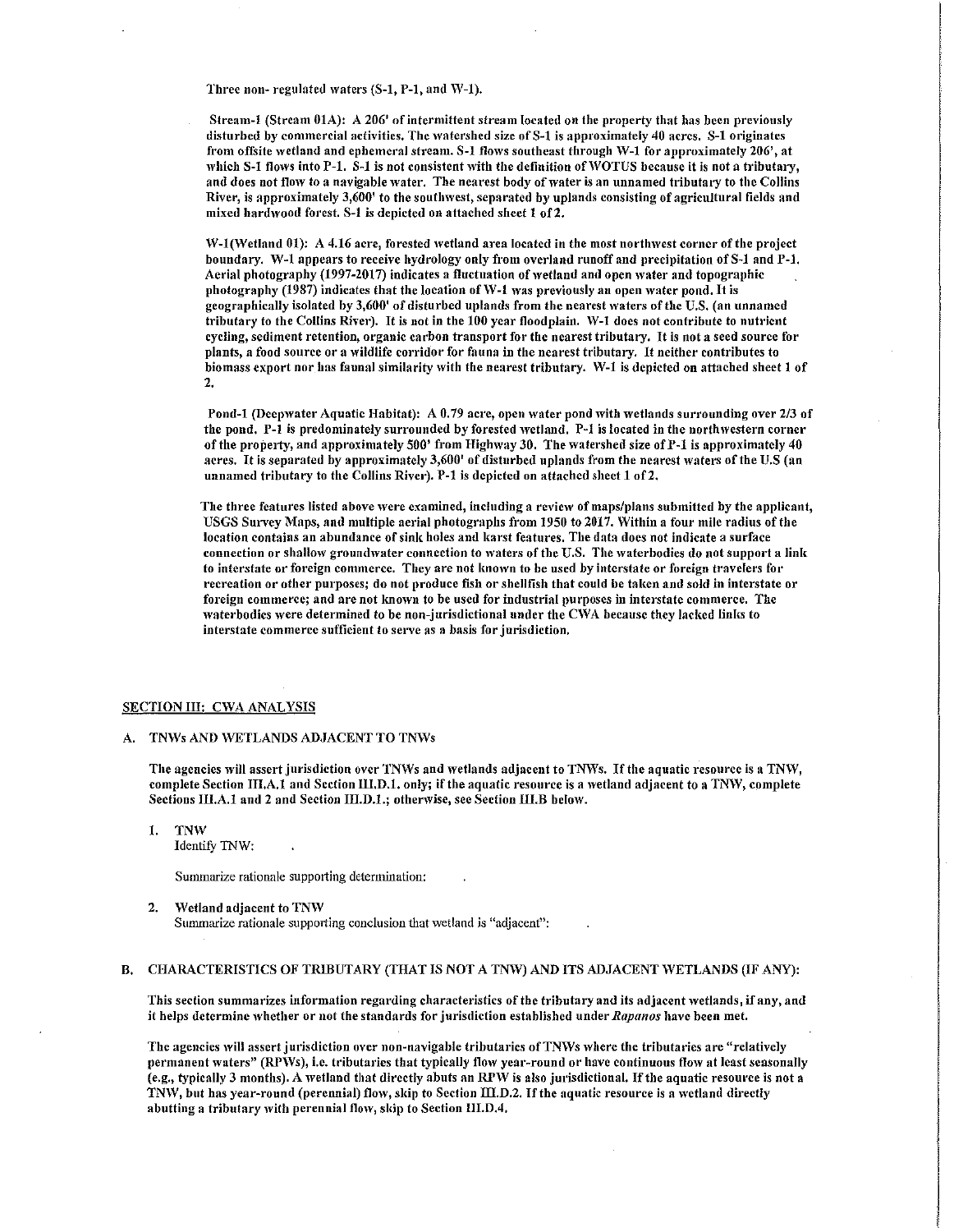A wetland that is adjacent to but that does not directly abut an RPW requires a significant nexus evaluation. Corps districts and EPA regions will include in the record any available information that documents the existence of a significant nexus between a relatively permanent tributary that is not perennial (and its adjacent wetlands if any) and a traditional navigable water, even though a significant nexus finding is not required as a matter of law.

If the waterbody<sup>4</sup> is not an RPW, or a wetland directly abutting an RPW, a JD will require additional data to determine if the waterbody has a significant nexus with a TNW. If the tributary has adjacent wetlands, the significant nexus evaluation must consider the tributary in combination with all of its adjacent wetlands. This significant nexus evaluation that combines, for analytical purposes, the tributary and all of its adjacent 'vctlands is used whether the review area identified in the JD request is the tributary, or its adjacent wetlands, or both. If the JD covers a tributary with adjacent wetlands, complete Section III.B.1 for the tributary, Section III.B.2 for any onsite wetlands, and Section III.B.3 for all wetlands adjacent to that tributary, both onsite and offsite. The determination whether a significant nexus exists is determined in Section III.C below.

- 1. Characteristics of non-TNWs that flow directly or indirectly into TNW
	- (i) General Area Conditions:<br>Watershed size: Pick List Watershed size: **Pick List**<br>Drainage area: Pick List Drainage area: Fick List<br>Average annual rainfall: inches Average annual rainfall: Average annual snowfall: inches
	- (ii) Physical Characteristics:

| (a) Relationship with TNW:                                         |
|--------------------------------------------------------------------|
| $\Box$ Tributary flows directly into TNW.                          |
| Tributary flows through Pick List tributaries before entering TNW. |

|                                                             | Project waters are Pick List river miles from TNW.             |  |  |  |  |
|-------------------------------------------------------------|----------------------------------------------------------------|--|--|--|--|
|                                                             | Project waters are Pick List river miles from RPW.             |  |  |  |  |
|                                                             | Project waters are Pick List aerial (straight) miles from TNW. |  |  |  |  |
|                                                             | Project waters are Pick List aerial (straight) miles from RPW. |  |  |  |  |
| Project waters cross or serve as state boundaries. Explain: |                                                                |  |  |  |  |
| Identify flow route to $TNW5$ .<br>۰                        |                                                                |  |  |  |  |
| Tributary stream order, if known:                           |                                                                |  |  |  |  |

| (b) |               | General Tributary Characteristics (check all that apply). |
|-----|---------------|-----------------------------------------------------------|
|     | Tributary is: | $\Box$ Natural                                            |
|     |               | $\Box$ Artificial (man-made). Explain:                    |
|     |               | Manipulated (man-altered). Explain:                       |

Tributary properties \vith respect to top of bank (estimate): Average width: feet Average depth: feet Average side slopes: Pick List.

Primary tributary substrate composition (check all that apply): □ Silts<br>□ Cobbles □ Gravel  $\Box$  Cobbles<br> $\Box$  Bedrock  $\Box$  Vegetation. Type/% cover:

D Concrete  $\Box$  Muck

Tributary condition/stability [e.g., highly eroding, sloughing banks]. Explain: Presence of run/riffle/pool complexes. Explain: Tributary geometry: Pick List Tributary gradient (approximate average slope): %

(c) Flow: Tributary provides for: Pick List<br>Estimate average number of flow events in review area/year: Pick List. Describe flow regime: Other information on duration and volume:

Surface flow is: Pick List. Characteristics:

Other. Explain:

<sup>4</sup> Note that the Instructional Guidebook contains additional information regarding swales, ditches, washes, and erosional features generally and in the arid West.

<sup>&</sup>lt;sup>5</sup> Flow route can be described by identifying, e.g., tributary a, which flows through the review area, to flow into tributary b, which then flows into TNW.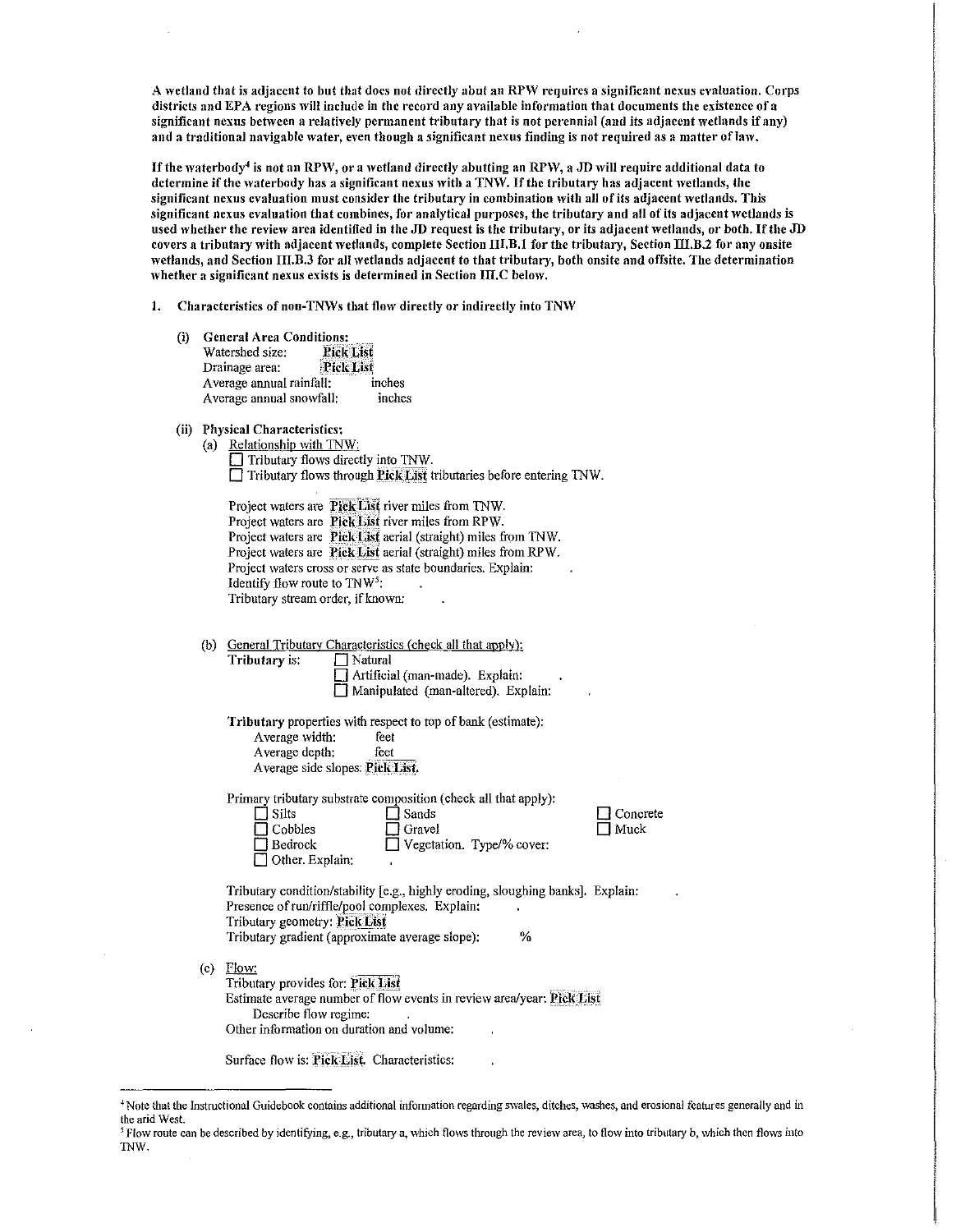## Subsurface flow: Pick List. Explain findings:  $\Box$  Dye (or other) test performed:

Tributary has (check all that apply):

| Bed and banks<br>OHWM <sup>6</sup> (check all indicators that apply):<br>clear, natural line impressed on the bank<br>changes in the character of soil<br>shelving<br>vegetation matted down, bent, or absent<br>leaf litter disturbed or washed away<br>sediment deposition<br>water staining<br>other (list):<br>Discontinuous OHWM. <sup>7</sup> Explain: | the presence of litter and debris<br>destruction of terrestrial vegetation<br>the presence of wrack line<br>sediment sorting<br>scour<br>multiple observed or predicted flow events<br>abrupt change in plant community |
|--------------------------------------------------------------------------------------------------------------------------------------------------------------------------------------------------------------------------------------------------------------------------------------------------------------------------------------------------------------|-------------------------------------------------------------------------------------------------------------------------------------------------------------------------------------------------------------------------|
| If factors other than the OHWM were used to determine lateral extent of CWA jurisdiction (check all that apply):<br>High Tide Line indicated by:<br>IМ<br>Ħ<br>oil or scum line along shore objects<br>fine shell or debris deposits (foreshore)<br>physical markings/characteristics<br>tidal gauges<br>other (list):                                       | Mean High Water Mark indicated by:<br>survey to available datum;<br>physical markings;<br>vegetation lines/changes in vegetation types.                                                                                 |
| (iii) Chemical Characteristics:<br>Characterize tributary (e.g., water color is clear, discolored, oily film; water quality; general watershed<br>characteristics, etc.). Explain:                                                                                                                                                                           |                                                                                                                                                                                                                         |

Identify specific pollutants, if known:

# (iv) Biological Characteristics. Channel supports (check all that apply):

- Riparian corridor. Characteristics (type, average width):
- $\begin{array}{ll}\n\boxed{\phantom{1}} & \text{Wetland fringe. Characteristics:} \\
\boxed{\phantom{1}} & \text{Habitat for:}\n\end{array}$
- Habitat for:
	- D Federally Listed species. Explain fmdings:
	- $\Box$  Fish/spawn areas. Explain findings:
	- $\Box$  Other environmentally-sensitive species. Explain findings:
	- $\Box$  Aquatic/wildlife diversity. Explain findings:

#### 2. Characteristics of wetlands adjacent to non-TNW that flow directly or indirectly into TNW

#### (i) Physical Characteristics:

- (a) General Wetland Characteristics:
	- Properties:

Wetland size: acres Wetland type. Explain: Wetland quality. Explain: Project wetlands cross or serve as state boundaries. Explain:

(b) General Flow Relationship with Non-TNW: Flow is: Pick List. Explain:

Surface flow is: Plck Llst Characteristics:

- Subsurface flow: Pielc Eist. Explain findings:  $\Box$  Dye (or other) test performed:
- (c) Wetland Adjacency Determination with Non-TNW:  $\Box$  Directly abutting

<sup>6</sup> A natural or man-made discontinuity in the OHWM does not necessarily sever jurisdiction (e.g., where the stream temporarily flows underground, or where the OHWM has been removed by development or agricultural practices). Where there is a break in the OHWM that is unrelated to the waterbody's flow regime (e.g., flow over a rock outcrop or through a culvert), the agencies will look for indicators of flow above and below the break. Ibid.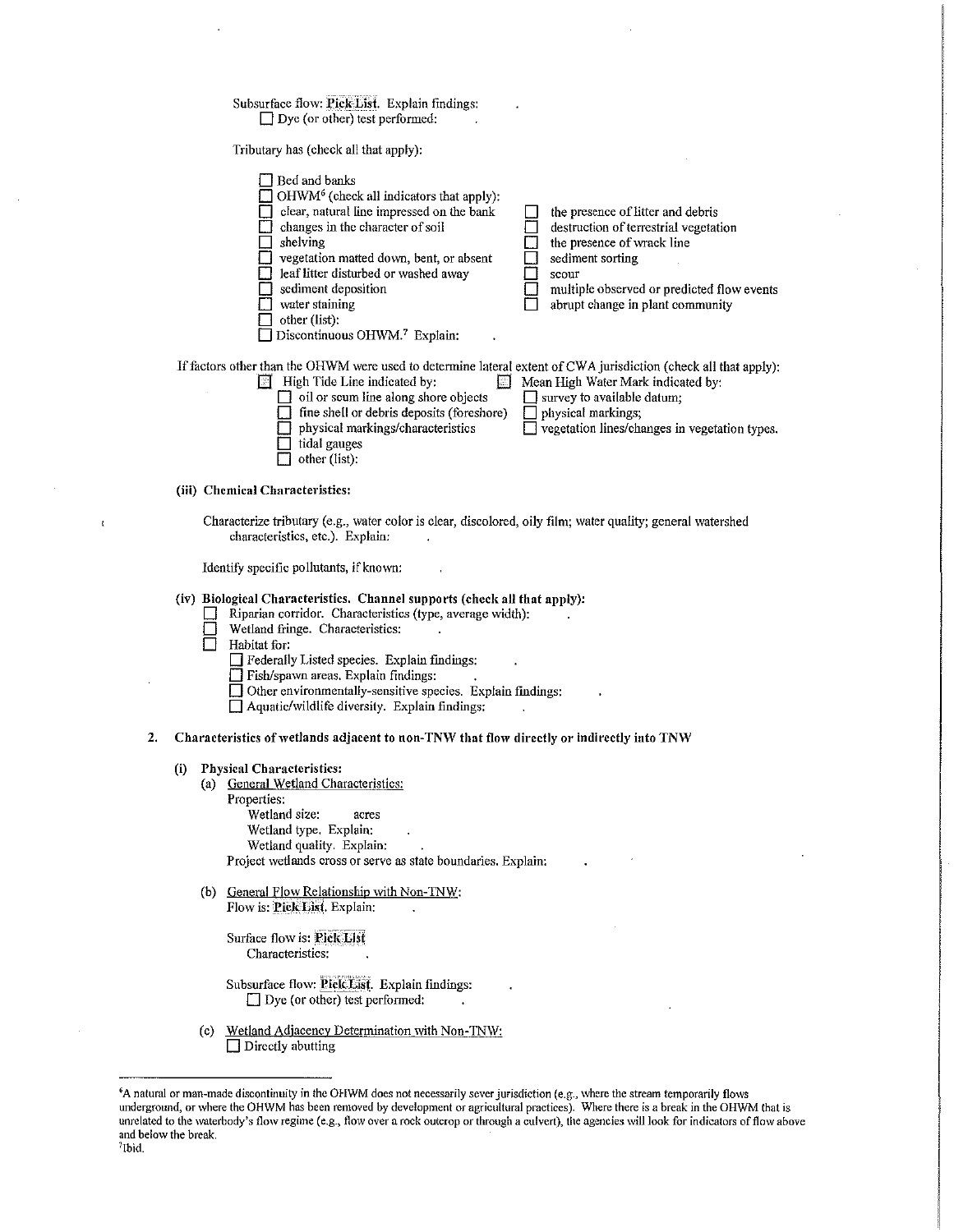$\Box$  Not directly abutting

 $\Box$  Discrete wetland hydrologic connection. Explain:

- Ecological connection. Explain:
- Separated by berm/barrier. Explain:
- (d) Proximity (Relationship) to  $TNW$ 
	- Project wetlands are Pick List river miles from TNW.

Project waters are Pick List aerial (straight) miles from TNW.

Flow is from: Pick List.

Estimate approximate location of wetland as within the Pick List floodplain.

# (ii) Chemical Characteristics:

Characterize wetland system (e.g., water color is clear, brown, oil film on surface; water quality; general watershed characteristics; etc.). Explain:

Identify specific pollutants, if known:

# (iii) Biological Characteristics. \Vetland supports (check all that apply):

- $\Box$  Riparian buffer. Characteristics (type, average width):<br>
Vegetation type/percent cover. Explain:
- Vegetation type/percent cover. Explain:
- $\Box$  Habitat for:
	- D Federally Listed species. Explain findings:
	- $\Box$  Fish/spawn areas. Explain findings:
	- Other environmentally-sensitive species. Explain findings:

 $\Box$  Aquatic/wildlife diversity. Explain findings:

# 3. Characteristics of all wetlands adjacent to the tributary (if any)

All wetland(s) being considered in the cumulative analysis:  $PickList$ 

Approximately () acres in total are being considered in the cumulative analysis.

For each wetland, specify the following:

Directly abuts? (Y/N) Size (in acres) Directly abuts? (Y/N)

 $Size (in acres)$ 

Summarize overall biological, chemical and physical functions being performed:

## C. SIGNIFICANT NEXUS DETERMINATION

A significant nexus analysis 'vill assess the flow characteristics and functions of the tributary itself and the functions performed by any 'vetlands adjacent to the tributary to determine if they significantly affect the chemical, physical, and biological integrity of a TNW. For each of the following situations, a significant nexus exists if the tributary, in combination with all of its adjacent 'vetlands, has more than a speculative or insubstantial effect on the chemical, physical and/or biological integrity of a TNW. Considerations when evaluating significant nexus include, but are not limited to the volume, duration, and frequency of the flow of water in the tributary and its proximity to a TNW, and the functions performed by the tributary and all its adjacent wetlands. It is not appropriate to determine significant nexus based solely on any specific threshold of distance (e.g. between a tributary and its adjacent wetland or between a tributary and the TNW). Similarly, the fact an adjacent wetland lies within or outside of a floodplain is not solely determinative of significant nexus.

Draw connections between the features documented and the effects on the TNW, as identified in the Rapanos Guidance and discussed in the Instructional Guidebook. Factors to consider include, for example:

- Does the tributary, in combination with its adjacent wetlands (if any), have the capacity to carry pollutants or flood waters to TNWs, or to reduce the amount of pollutants or flood waters reaching a TNW?
- Does the tributary, in combination with its adjacent wetlands (if any), provide habitat and lifecycle support functions for fish and other species, such as feeding, nesting, spawning, or rearing young for species that are present in the TNW?
- Does the tributary, in combination with its adjacent wetlands (if any), have the capacity to transfer nutrients and organic carbon that support downstream foodwebs?
- Does the tributary, in combination with its adjacent wetlands (if any), have other relationships to the physical, chemical, or biological integrity of the TNW?

Note: the above list of considerations is not inclusive and other functions observed or known to occur should be documented below: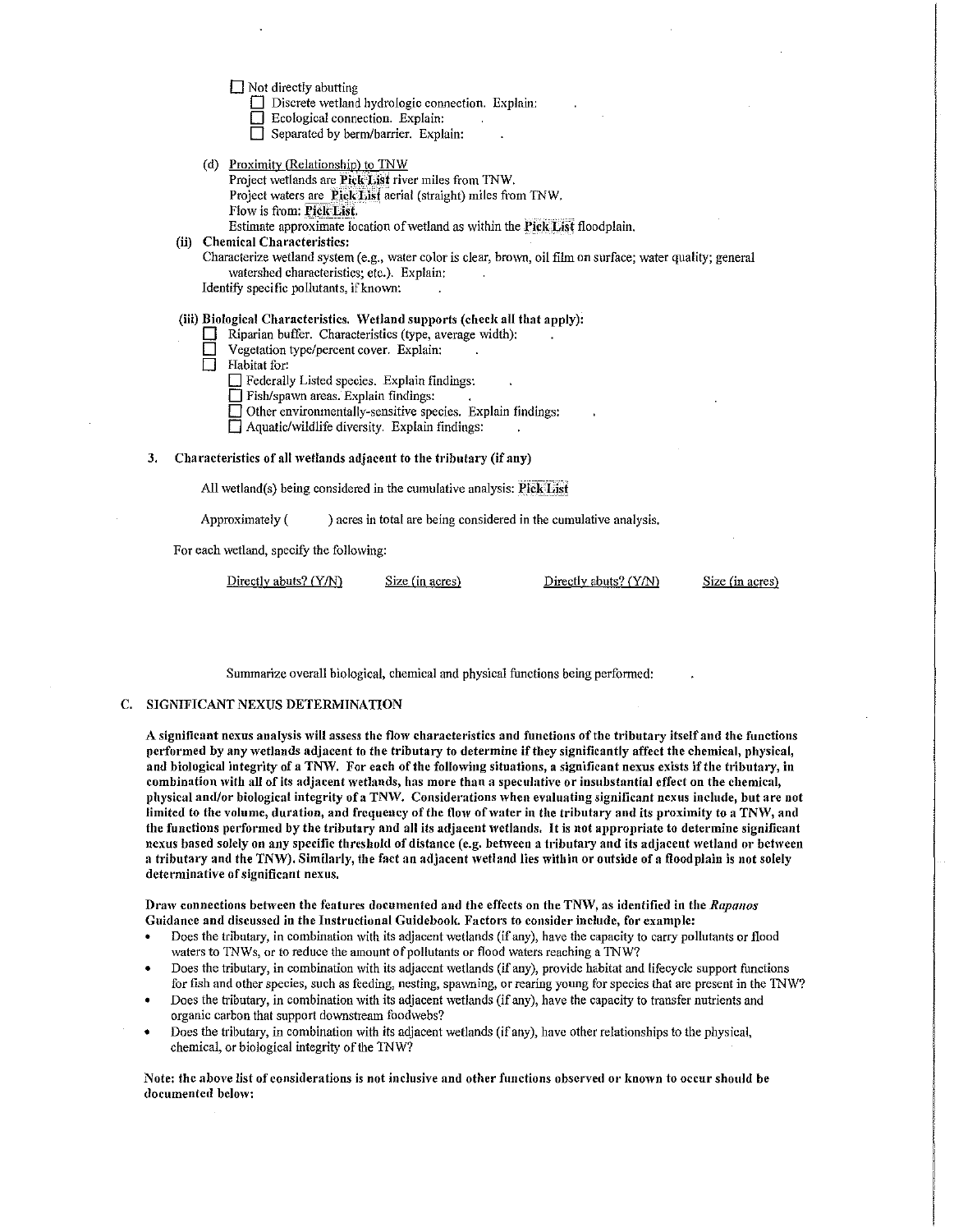- 1. Significant nexus findings for non-RPW that has no adjacent wetlands and flows directly or indirectly into TNVVs. Explain findings of presence or absence of significant nexus belo\V, based on the tributary itself, then go to Section III.D:
- 2. Significant nexus findings for non-RPW and its adjacent wetlands, where the non-RPW flows directly or indirectly into TNWs. Explain findings of presence or absence of significant nexus below, based on the tributary in combination with all of its adjacent wetlands, then go to Section IILD:
- 3. Significant nexus findings for wetlands adjacent to an RPW but that do not directly abut the RPW. Explain findings of presence or absence of significant nexus below, based on the tributary in combination with all of its adjacent wetlands, then go to Section  $\overline{\text{III.D}}$ :

# D. DETERMINATIONS OF JURISDICTIONAL FINDINGS. THE SUBJECT WATERS/WETLANDS ARE (CHECK ALL THAT APPLY):

1. TNWs and Adjacent Wetlands. Check all that apply and provide size estimates in review area:<br> $\Box$  TNWs: linear feet width (ft). Or. acres. width  $(ft)$ , Or, acres.  $\Box$  Wetlands adjacent to TNWs:

# 2. RPWs that flow directly or indirectly into TNWs.

- $\Box$  Tributaries of TNWs where tributaries typically flow year-round are jurisdictional. Provide data and rationale indicating that tributary is perennial:
- **Extributaries of TNW where tributaries have continuous flow "seasonally" (e.g., typically three months each year)** are jurisdictional. Data supporting this conclusion is provided at Section III.B. Provide rationale indicating that tributary flows seasonally:

Provide estimates for jurisdictional waters in the review area (check all that apply):

- Tributary waters: linear feet width (ft).
	- Other non-wetland waters: acres.
		- Identify type(s) of waters:

# 3. Non-RPWs<sup>8</sup> that flow directly or indirectly into TNWs.<br> $\overline{=}$  Waterbody that is not a TNW or an RPW, but flows di

Waterbody that is not a TNW or an RPW, but flows directly or indirectly into a TNW, and it has a significant nexus \vith a 1NW is jurisdictional. Data supporting this conclusion is provided at Section III.C.

Provide estimates for jurisdictional waters within the review area (check all that apply):<br>  $\Box$  Tributary waters: linear feet width (ft).

- Tributary waters: linear feet<br>Other non-wetland waters: acres.
- Other non-wetland waters:
	- Identify type(s) of waters:
- 4. Wetlands directly abutting an RPW that flow directly or indirectly into TNWs.

Wetlands directly abut RPW and thus are jurisdictional as adjacent wetlands.

- $\Box$  Wetlands directly abutting an RPW where tributaries typically flow year-round. Provide data and rationale indicating that tributary is perennial in Section  $\Pi$ , D.2, above. Provide rationale indicating that wetland is directly abutting an RPW:
- $\Box$  Wetlands directly abutting an RPW where tributaries typically flow "seasonally." Provide data indicating that tributary is seasonal in Section III.B and rationale in Section III.D.2, above. Provide rationale indicating that wetland is directly abutting an RPW:

Provide acreage estimates for jurisdictional wetlands in the review area: acres.

5. Wetlands adjacent to but not directly abutting an RPW that flow directly or indirectly into TNWs.

 $\Box$  Wetlands that do not directly abut an RPW, but when considered in combination with the tributary to which they are adjacent and with similarly situated adjacent wetlands, have a significant nexus with a TNW are jurisidictional. Data supporting this conclusion is provided at Section III.C.

Provide acreage estimates for jurisdictional wetlands in the review area: acres.

Wetlands adjacent to non-RPWs that flow directly or indirectly into TNWs,

8 See Footnote# 3.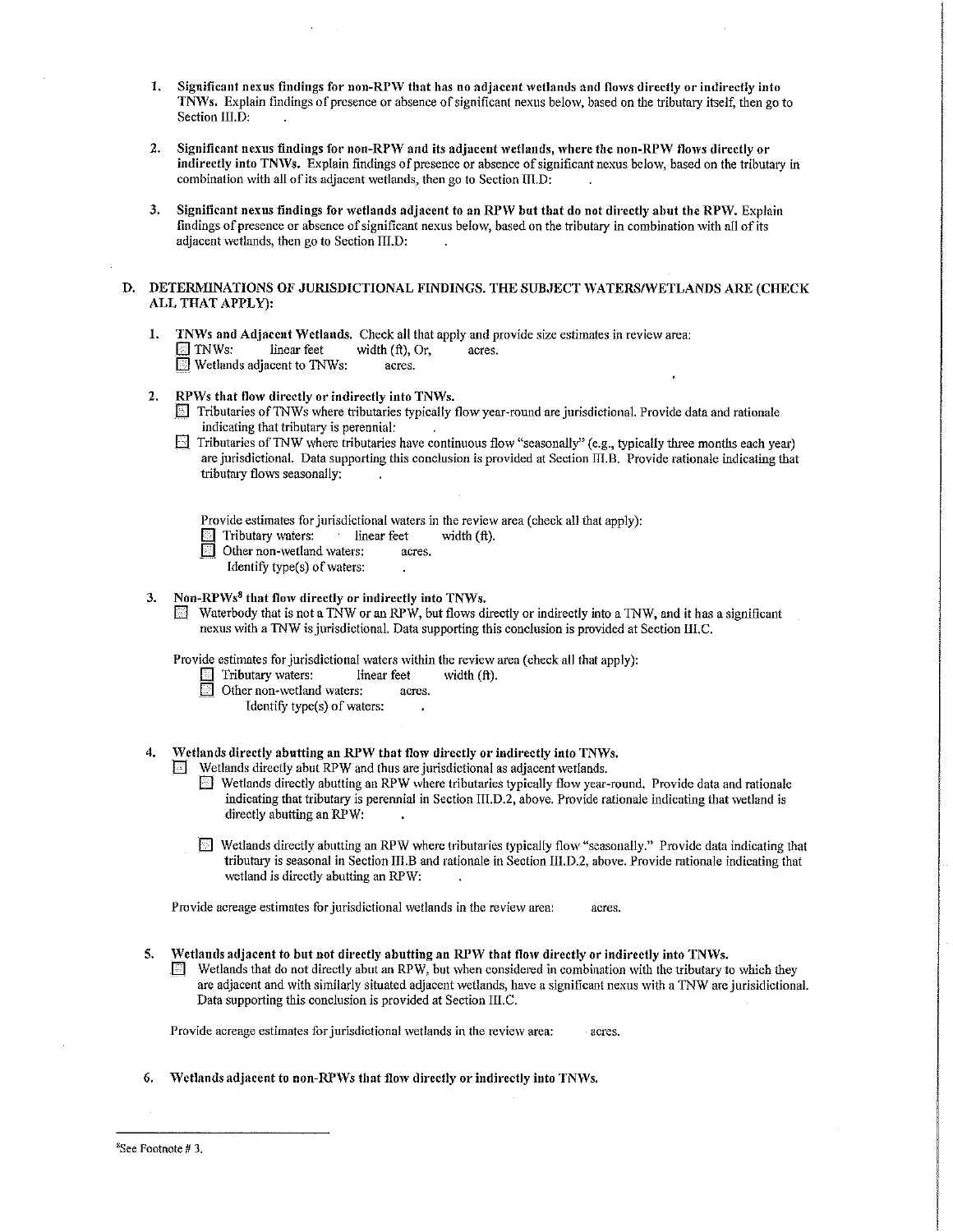$\boxed{\phantom{a}$  Wetlands adjacent to such waters, and have when considered in combination with the tributary to which they are adjacent and with similarly situated adjacent wetlands, have a significant nexus with a TNW are jurisdictional. Data supporting this conclusion is provided at Section  $\overline{III}$ .C.

Provide estimates for jurisdictional wetlands in the review area: acres.

# 7. Impoundments of jurisdictional waters.<sup>9</sup>

As a general rule, the impoundment of a jurisdictional tributary remains jurisdictional.

- **EXECUTE:** Demonstrate that impoundment was created from "waters of the U.S.," or
- Demonstrate that water meets the criteria for one of the categories presented above (1-6), or
- **EXECUTE:** Demonstrate that water is isolated with a nexus to commerce (see E below).

## E. ISOLATED [INTERSTATE OR INTRA-STATE] WATERS, INCLUDING ISOLATED WETLANDS, THE USE, DEGRADATION OR DESTRUCTION OF WHICH COULD AFFECT INTERSTATE COMMERCE, INCLUDING ANY SUCH WATERS (CHECK ALL THAT APPLY): <sup>10</sup>

- $\Box$  which are or could be used by interstate or foreign travelers for recreational or other purposes.
- \_[] from \vhich fish or shellfish arc or could be taken and sold in interstate or foreign commerce.
- $\Box$  which are or could be used for industrial purposes by industries in interstate commerce.
- $\Box$  Interstate isolated waters. Explain:
- Other factors. Explain:

Identify water body and summarize rationale supporting determination:

Provide estimates for jurisdictional waters in the review area (check all that apply):<br>
Tributary waters: linear feet width (ft).

- $\Box$  Tributary waters: linear feet width (ft).
- Other non-wetland waters: acres.
- Identify type $(s)$  of waters:
- \_D Wetlands: acres.

### F. NON-JURISDICTIONAL WATERS, INCLUDING WETLANDS (CHECK ALL THAT APPLY):

- If potential wetlands were assessed within the review area, these areas did not meet the criteria in the 1987 Corps of Engineers Wetland Delineation Manual and/or appropriate Regional Supplements.
- $\boxtimes$  Review area included isolated waters with no substantial nexus to interstate (or foreign) commerce.
	- D Prior to the Jan 2001 Supreme Court decision in "SWANCC," the review area would have been regulated based solely on the "Migratory Bird Rule" (MBR).
- Waters do not meet the "Significant Nexus" standard, where such a finding is required for jurisdiction. Explain:

 $\boxtimes$  Other: (explain, if not covered above): Review area includes S-1, a feature not considered a WoUS, because it is not consistent with the definition of a tributary and does not flow to a navigable water.

Provide acreage estimates for non-jurisdictional waters in the review area, where the sole potential basis of jurisdiction is the .MER factors (i.e., presence of nllgratory birds, presence of endangered species, use of \vater for irrigated agriculture), using best professional judgment (check all that apply):

- $\boxtimes$  Non-wetland waters (i.e., rivers, streams): S-1: 206 linear feet  $\boxtimes$  Lakes/ponds: P-1: 0.79 acres.
- $\boxtimes$  Lakes/ponds: P-1: 0.79 acres.<br> $\boxdot$  Other non-wetland waters:
- Other non-wetland waters: acres. List type of aquatic resource:
- $\boxtimes$  Wetlands: W-1: 4.16 acres.

Provide acreage estimates for non-jurisdictional waters in the review area that do not meet the "Significant Nexus" standard, where such a finding is required for jurisdiction (check all that apply):

- Non-wetland waters (i.e., rivers, streams): linear feet, width (ft).
- **E** Lakes/ponds: acres.<br>**C** Other non-wetland waters:
- Other non-wetland waters: acres. List type of aquatic resource:<br> $\boxed{\text{or}}$  Wetlands: acres.
- Wetlands: acres.

SECTION IV: DATA SOURCES.

<sup>&</sup>lt;sup>9</sup> To complete the analysis refer to the key in Section III.D.6 of the Instructional Guidebook.<br><sup>10</sup> Prior to asserting or declining CWA jurisdiction based solely on this category, Corps Districts will elevate the action HQ for review consistent with the process described in the Corps/EPA *l'rle1110ru11du111 Regarding* CJVA *Act J11risdictio11 Following Rapa11os.*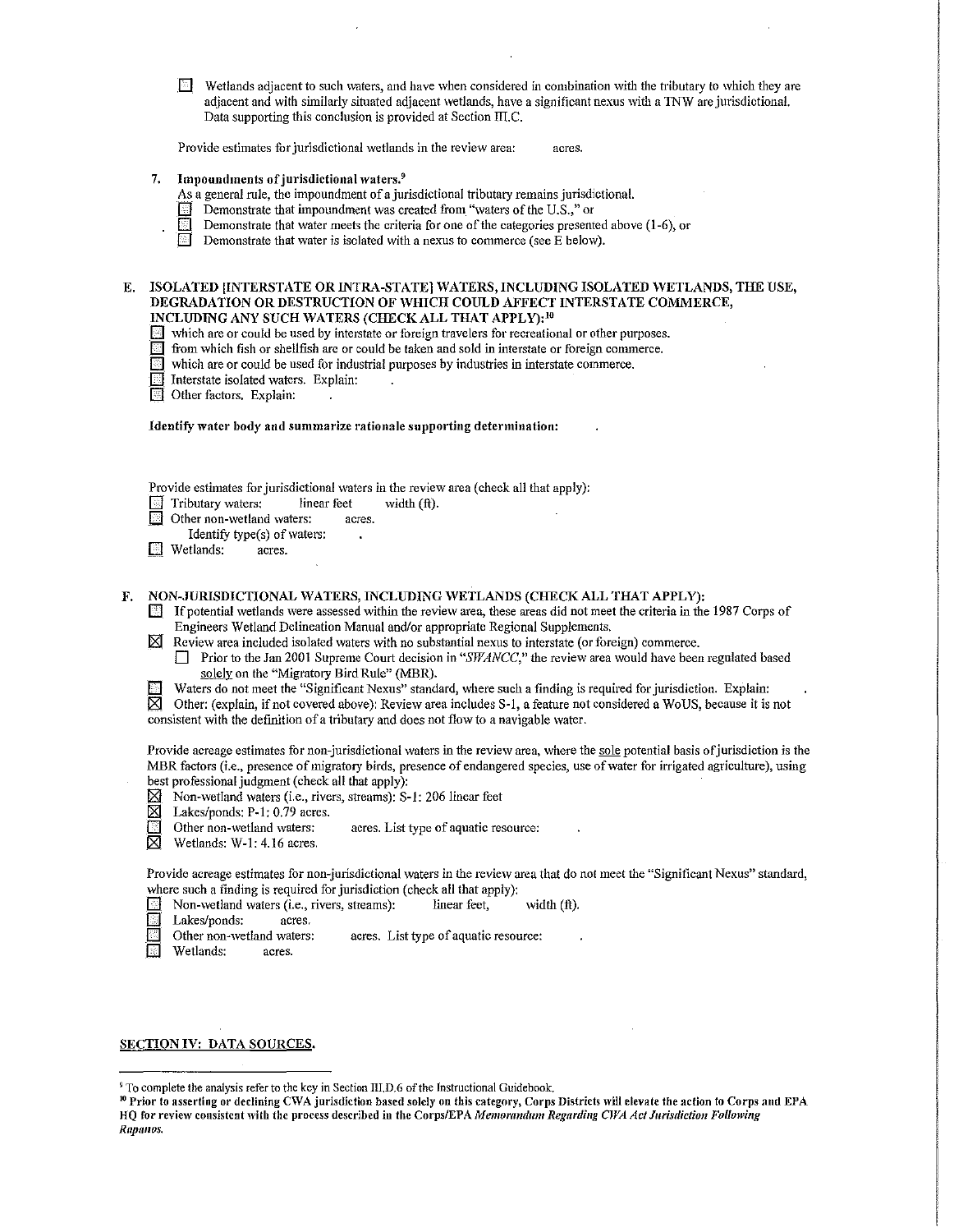- A. SUPPORTING DATA. Data reviewed for JD (check all that apply checked items shall be included in case file and, where checked and requested, appropriately reference sources below):
	-
	- $[8]$  Maps, plans, plots or plat submitted by or on behalf of the applicant/consultant  $[8]$  Data sheets prepared/submitted by or on behalf of the applicant/consultant. Data sheets prepared/submitted by or on behalf of the applicant/consultant. Office concurs with data sheets/delineation report.
		- $\Box$  Office does not concur with data sheets/delineation report.
		- Data sheets prepared by the Corps:
	- $\Box$  Corps navigable waters' study:<br> $\Box$  U.S. Geological Survey Hydrol
	- U.S. Geological Survey Hydrologic Atlas: ORM2.
	- $\boxtimes$  USGS NHD data.  $\boxtimes$  USGS 8 and 12 digit HUC maps.
	- U.S. Geological Survey map(s). Cite scale  $&$  quad name:
	-
	- $\boxtimes$  USDA Natural Resources Conservation Service Soil Survey. Citation: ORM2 National wetlands inventory map(s). Cite name: ORM2.
	- $\boxtimes$  National wetlands inventory map(s). Cite name:ORM2.<br> $\boxed{\text{state/Local wetland inventory map(s)}}$ .
	- **is State/Local wetland inventory map(s):**<br> **N** FEMA/FIRM maps:ORM2.
	-

FEMA/FIRM maps:ORM2.<br>100-year Floodplain Elevation is: 100-year Floodplain Elevation is: (National Geodectic Vertical Datum of 1929)<br>
Thotographs: | Aerial (Name & Date): Google Earth, 3/11/2017

- Photographs:  $\boxtimes$  Aerial (Name & Date): Google Earth, 3/11/2017
- or  $\boxtimes$  Other (Name & Date): Historicaerials.com; topographic imagery, 1987
- Previous determination(s). File no. and date of response letter:
- Applicable/supporting case law:
- $\Box$  Applicable/supporting scientific literature:<br> $\Box$  Other information (please specify):
- 0 Other information (please specify):

B. ADDITIONAL COMMENTS TO SUPPORT JD: Two waters (P-1 and W-1), and a feature not consistent with the definition of a WoUS because it does not flow to a navigable water (S-1), exist within the property. See rationale in Section II. B.2.

#### Additional Information:

1 .Absence of any surface drainage features bet\Yeen the isolated water and the nearest \Yater of the U.S. *Per desk detennination, it is confirmed no potential outflow from the wetlands would be possible under normal circumstances.* 

2. Absence (or presence) of any berms between the isolated water and the nearest water of the U.S.? *An earthen berm was present on the eastern and southern border of the pond feature (P-1) and has 1nature trees present. This feature appears to have been constructed along the historic edge of the water feature, which is converting from open water to wetland.* 

3. Horizontal distance to the nearest water of the U.S. *The nearest water body is an unnamed tributary to Collins River, located approxbnately 3,600 linear/eel southwest of the 1vestern border of the property boundary.* 

4. Source of hydrology for the isolated water

a. Precipitation, seeps? Overland flow? *Hydrology for the isolated 1vetland appears to be precipitation and ditches routed into the wetlands from previous transportation activities.* 

b. Could the nearest water of the U.S. could, during extreme floods, overflow into the isolated water? The site is not mapped on *FEAlA 's National Flood lfazard Layer as a flood hazaf'd area. The faolatedfeatures are up gradient fi·om nearest waters of the*  U.S.

5. During extreme storm/flood conditions, could the isolated water "overflow" into the nearest water of the U.S.? The site is not *mapped on FE1\lA 's National Flood Hazard Layer as a flood hazard area. Additionally the nearest water of the U.S. is approxbnately 3,600 linearfeet mvay.* 

6. Description of the intervening land between the isolated water and the nearest water of the U.S. (potential for shallow subsurface connection)

a. Is it all forested? Is it 50% forested, 25% agricultural, and 25% residential? *The wetlands are forested, mixed hardwoods, and the surrounding areas are completely developed in residential or agricultural development.* 

b. If vegetated, with what species? *Wetland vegetation consists of Black willow, sycamore, and willow oak.* 

If the land provides habitat, describe type and quality. *The land could provide limited habitat for species including amphibians,*  small mammals, birds, and insects. Due to the surrounding development the site offers very little habitat and is not a corridor *type resource.* 

7. Nfapped or actual soil types on- and off-site (potential for shallo\Y subsurface connection). *Christian silt loan1 12 to 20* % slopes, Whitwell loam, Waynesboro loan 5-12% slopes, and Lindell silt loam 0-2% slopes.

8. Floodplain designation, if any, of the area where the isolated water is located in relation to the nearest water of the U.S. *The isolated wetland pond, and non-jurisdictional stream are located approximately 11,000 linear feet away from a FEMA mapped special flood hazard area.* 

9. Proof of absence of shallow subsurface connection (e.g., water wells, geologic analysis, dye test, etc.) Lack of interstate commerce connection: